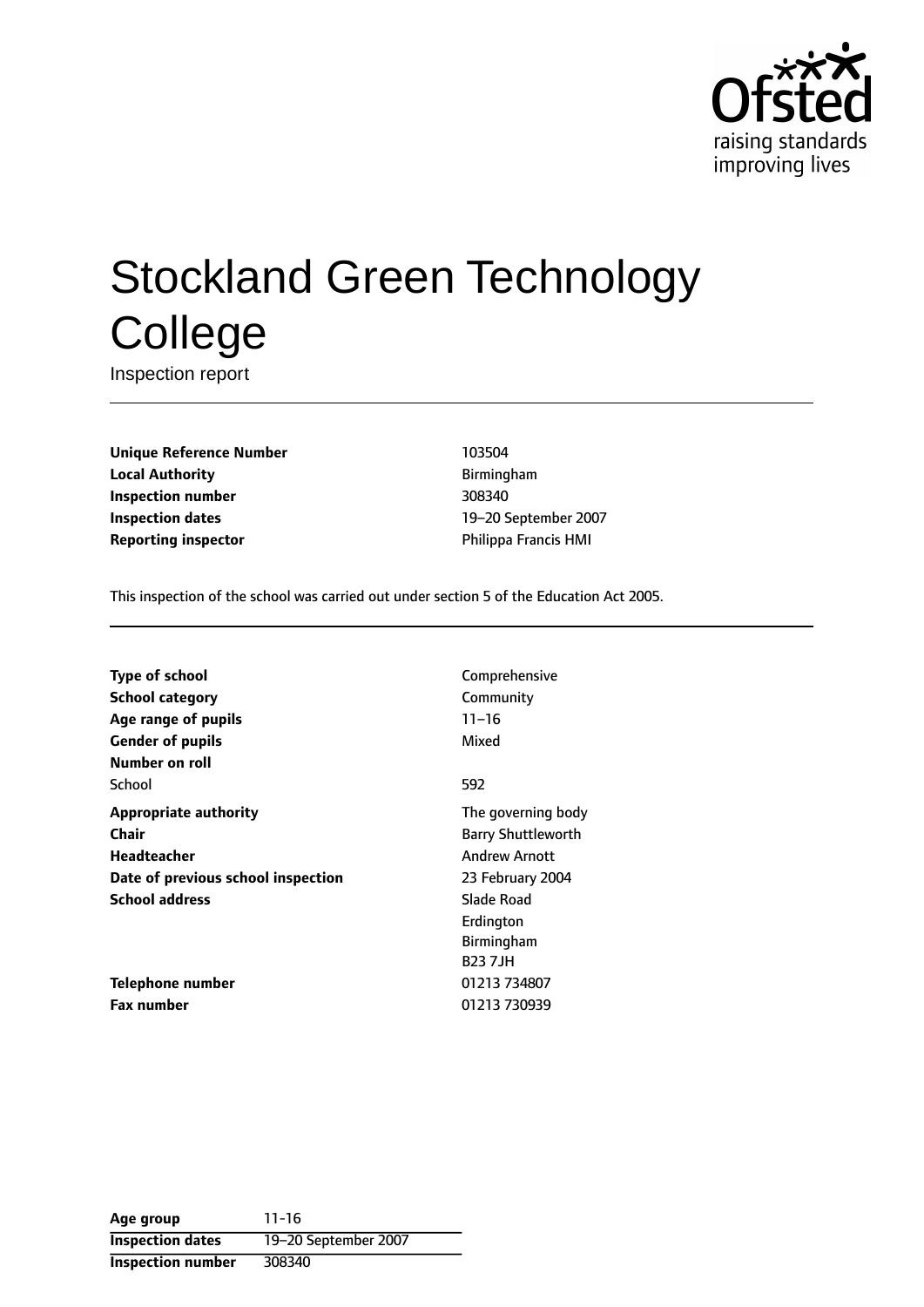.

© Crown copyright 2007

#### Website: www.ofsted.gov.uk

This document may be reproduced in whole or in part for non-commercial educational purposes, provided that the information quoted is reproduced without adaptation and the source and date of publication are stated.

Further copies of this report are obtainable from the school. Under the Education Act 2005, the school must provide a copy of this report free of charge to certain categories of people. A charge not exceeding the full cost of reproduction may be made for any other copies supplied.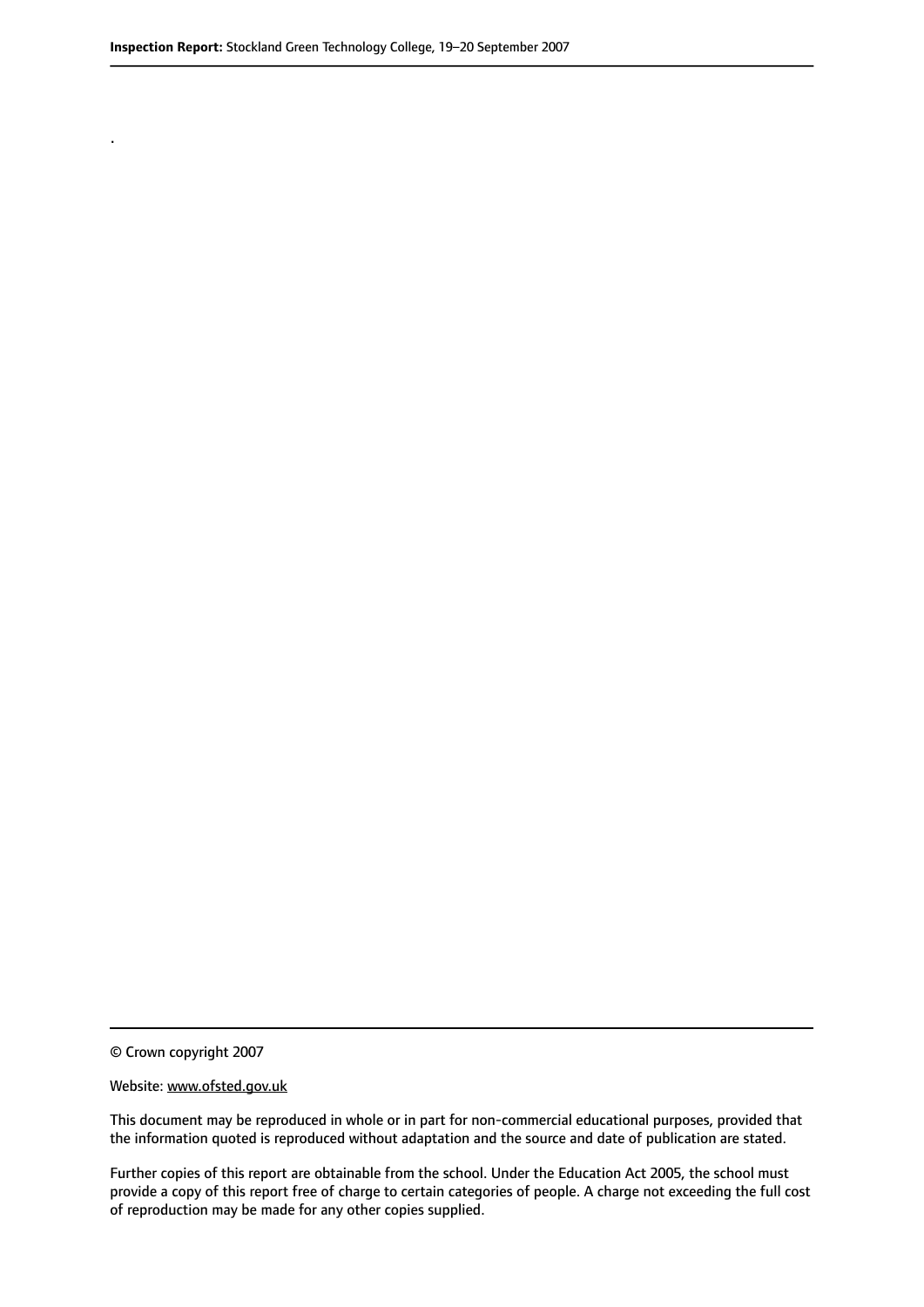# **Introduction**

The inspection was carried out by one of Her Majesty's Inspectors and two Additional Inspectors.

## **Description of the school**

Stockland Green is a small school and has held specialist technology status for the last two years. The prior attainment of its students is below average and a much higher proportion than average has learning difficulties and/or disabilities. In addition, a significant number of students require behavioural support. The level of socio-economic disadvantage in the local community is high, as is the proportion of students entitled to free school meals, at three times the national rate. Twice as many students are from minority ethnic groups compared with schools nationally and a higher than average number of students do not speak English as their first language. The school shares a site with a further education college, a leisure centre and a city learning centre. It has a dedicated resource base for a small number of students with moderate learning difficulties.

## **Key for inspection grades**

| Grade 1 | Outstanding  |
|---------|--------------|
| Grade 2 | Good         |
| Grade 3 | Satisfactory |
| Grade 4 | Inadequate   |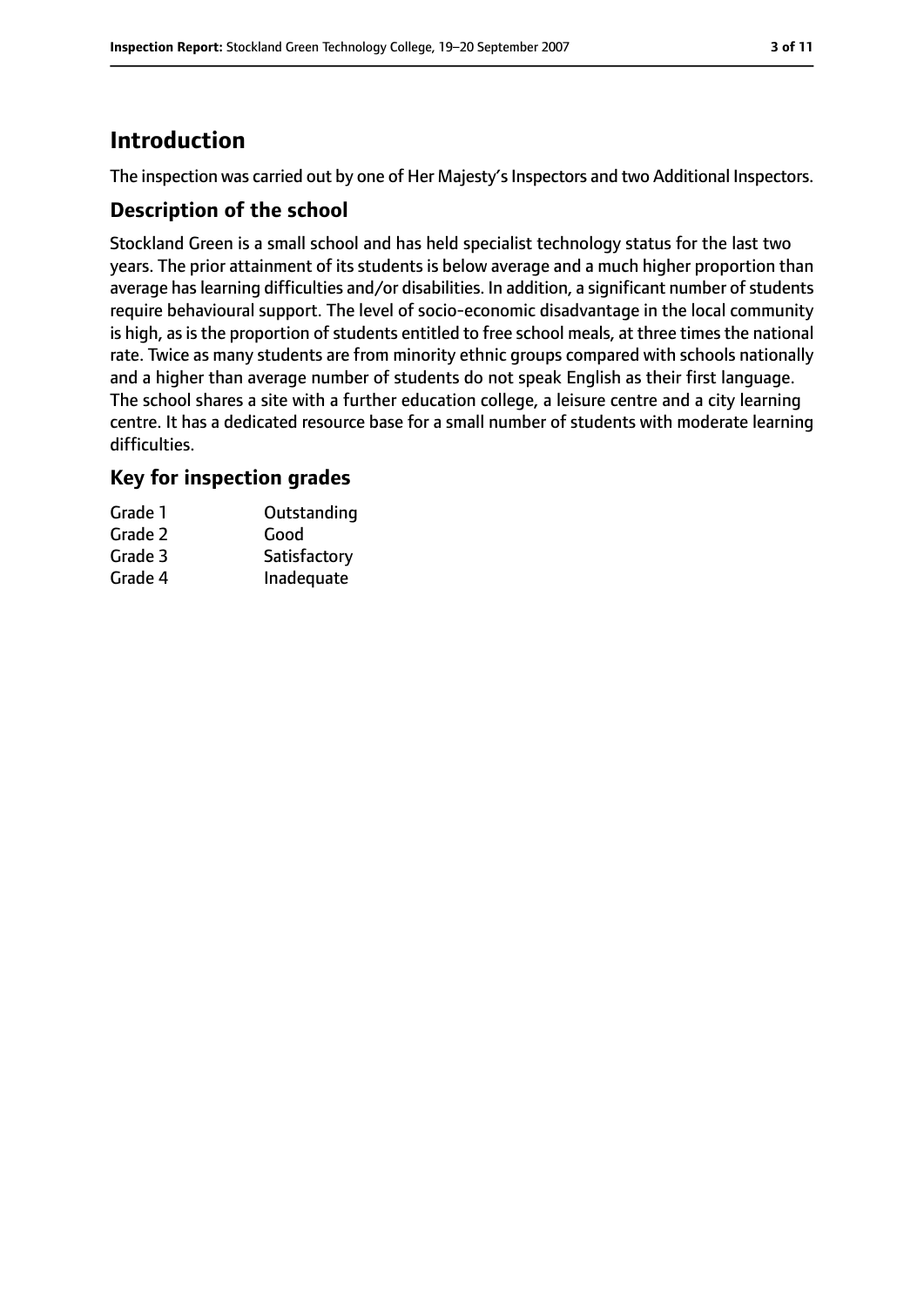# **Overall effectiveness of the school**

#### **Grade: 3**

Stockland Green is a satisfactory, improving and popularschool. This overall judgement matches the school's own view of itself. It is becoming a cornerstone in the local community because of consistent and fruitful work to develop good relationships, productive partnerships and an extended school culture. Parents and carers are supportive of the school, which is highly inclusive, catering well for a wide ability range and students from many diverse backgrounds. Leadership and management are satisfactory. Managers have secured a consistently good rate of improvement in overall achievement since the last inspection, although improvement in core subjects, especially English, has been much less impressive. A high level of care promotes good development of students' personal and social skills and, in particular, improves the chances of progression to further education and employment. Progression rates to further education are good. Achievement rates are satisfactory overall, with good achievement in a number of vocational curriculum options at Key Stage 4, but below average achievement in the core subjects.

Teaching and learning are satisfactory, with good features. Good teaching includes variety in teaching methods and practical involvement that students enjoy, with a strong emphasis on learning. However, these features are not yet widespread across the school because there is limited sharing of good practice. A minority of teaching is dull and over directed by teachers. Weaknesses in assessment have been resolved but aspects such as marking and homework, although improving, are not yet strong features of the school's work to support learning. Good care, guidance and support exist, making good use of experienced specialist staff and external support agencies. Behaviour management and care for students with learning difficulties and/or disabilities are especially good. However, several aspects of academic support, such as sharply focused guidance to students on how to reach improvement targets, are underdeveloped. Attendance is satisfactory. The curriculum is good due to a creative approach to matching students' needs and aspirations and equips them well for their future economic well-being. However, the school recognises that it needs to do more to embed core subjects, especially English, into the curriculum.

The school provides good value for money because it uses its staff and resources effectively and has a good record of making improvements in most aspects of its work. Target setting is widely used and has promoted achievement but the rationale and procedure lack overall coherence, resulting in mixed and sometimes ineffective use. Self-evaluation and improvement planning, whilst judged satisfactory, have insufficient rigour and lack a sharp focus on key priorities. The evaluation of several aspects of the school's work has an insufficiently sound evidence base and is judged overgenerously. The senior team is well established and the skills of middle managers are developing well, although weaknessesin the leadership and management of English are only just starting to be resolved. Overall, the school demonstrates a satisfactory capacity to improve.

#### **What the school should do to improve further**

- Improve leadership and management in English to ensure that students make good progress and to raise levels of achievement.
- Strengthen the monitoring and evaluation of the quality of teaching, learning and assessment to ensure consistently good practice and to support its dissemination.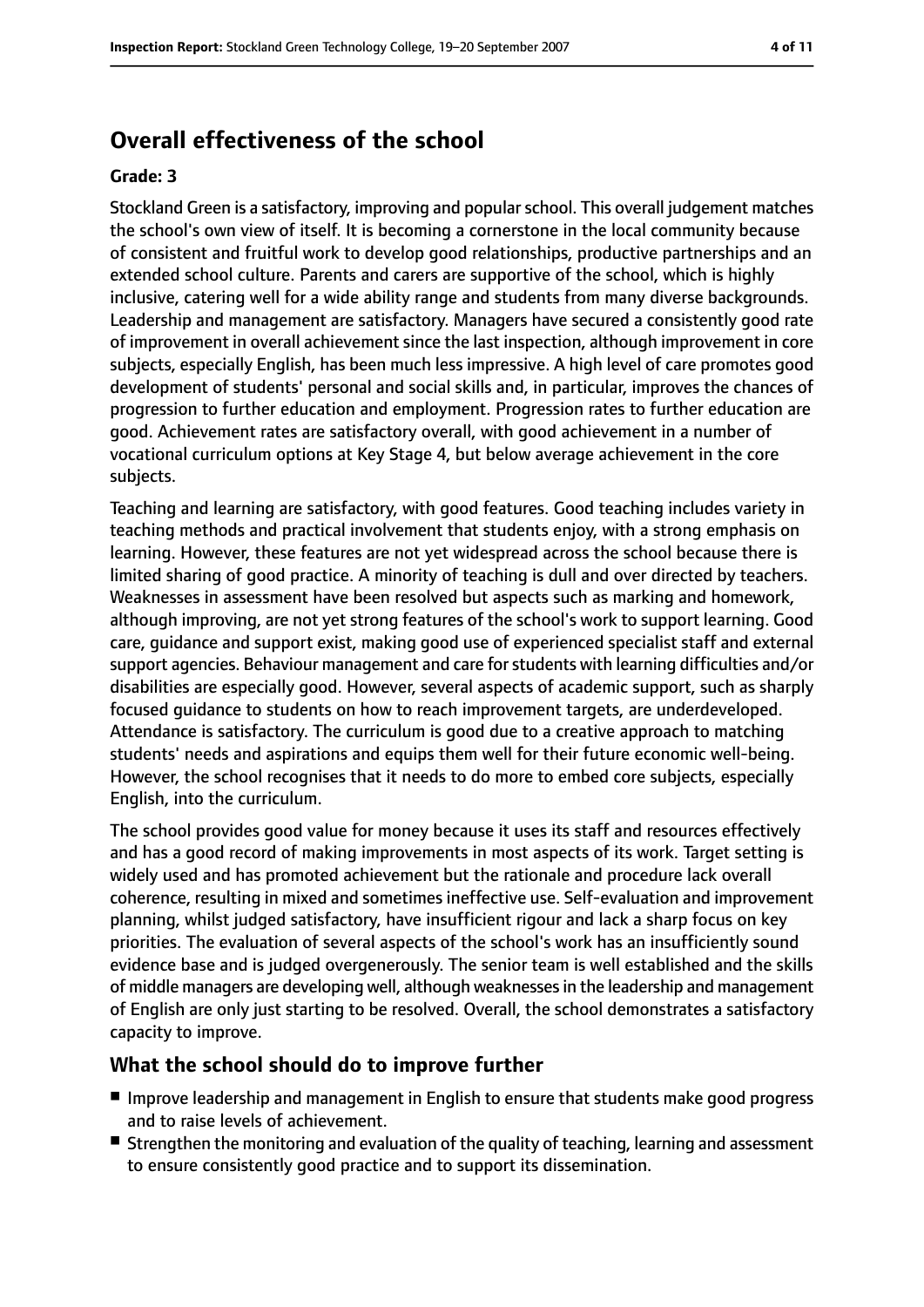■ Develop more rigorous self-evaluation to result in more sharply focused improvement planning.

A small proportion of the schools whose overall effectiveness is judged satisfactory but which have areas of underperformance will receive a monitoring visit by an Ofsted inspector before their next section 5 inspection.

# **Achievement and standards**

#### **Grade: 3**

Students make good progress in much of their education and a high proportion move on to further study. They achieve well in aspects of the broadened curriculum at Key Stage 4, especially in information and communication technology (ICT) and wider key skills. However, their progress in the core subjects of English, mathematics and science is much less impressive and there has been significant underachievement in recent years. In 2006, students made inadequate progress in English; however, the school's record of progress between Key Stages 2 and 3 in 2007 shows that progress is satisfactory. Inspectors' observations of lessons and scrutiny of current students' work confirm this picture at both key stages.

Standards overall are satisfactory and the rate of improvement in standards compares very favourably with the national rate. The percentage of students who leave the school with five or more A\* to G grades at GCSE matches the national average and the percentage who achieve five or more A\* to C grades improved by 16% in 2007 to 58%. However, this percentage including English and mathematics, whilst improved at 22%, istoo low by comparison. Standards at Key Stage 3 have improved considerably over the last four years. However, attainment is still low overall, especially in the core subjects. This is a reflection of students' below average starting points and the high level of students with learning difficulties and/or disabilities. Specialist college status is starting to support rising standards, especially in mathematics, although results in design and technology were below average in 2007. The school met its headline specialist college targets but undershot in specific subjects. It met or exceeded its statutory targets at Key Stage 4 but was below its targets in English and science at Key Stage 3.

# **Personal development and well-being**

#### **Grade: 2**

Students feel safe in school and enjoy their learning. The majority respond well in lessons. Behaviour and students' attitudes towards each other and to adults are generally good. Students report that there are few bullying and racist incidents and staff deal promptly with rare occurrences. Students know and respect the sanctions and rewards used to promote good behaviour and particularly value the opportunity to achieve a place on the 'Magic Trip' through good attendance, work and behaviour. The rate of exclusion is declining. Attendance is improving, and is satisfactory but unauthorised attendance has risen slightly. Most students take living a healthy lifestyle seriously and are able to talk knowledgeably about exercise and healthy eating, although some still do not make healthy choices in the school canteen. The student council operates well. Members feel their voice and ideas are valued. They report that they successfully highlighted issues for improving the school toilets and are now hoping to increase after-school sports' clubs for girls. Many students make a good contribution to the school community particularly through the prefect system, which offers opportunities for leadership.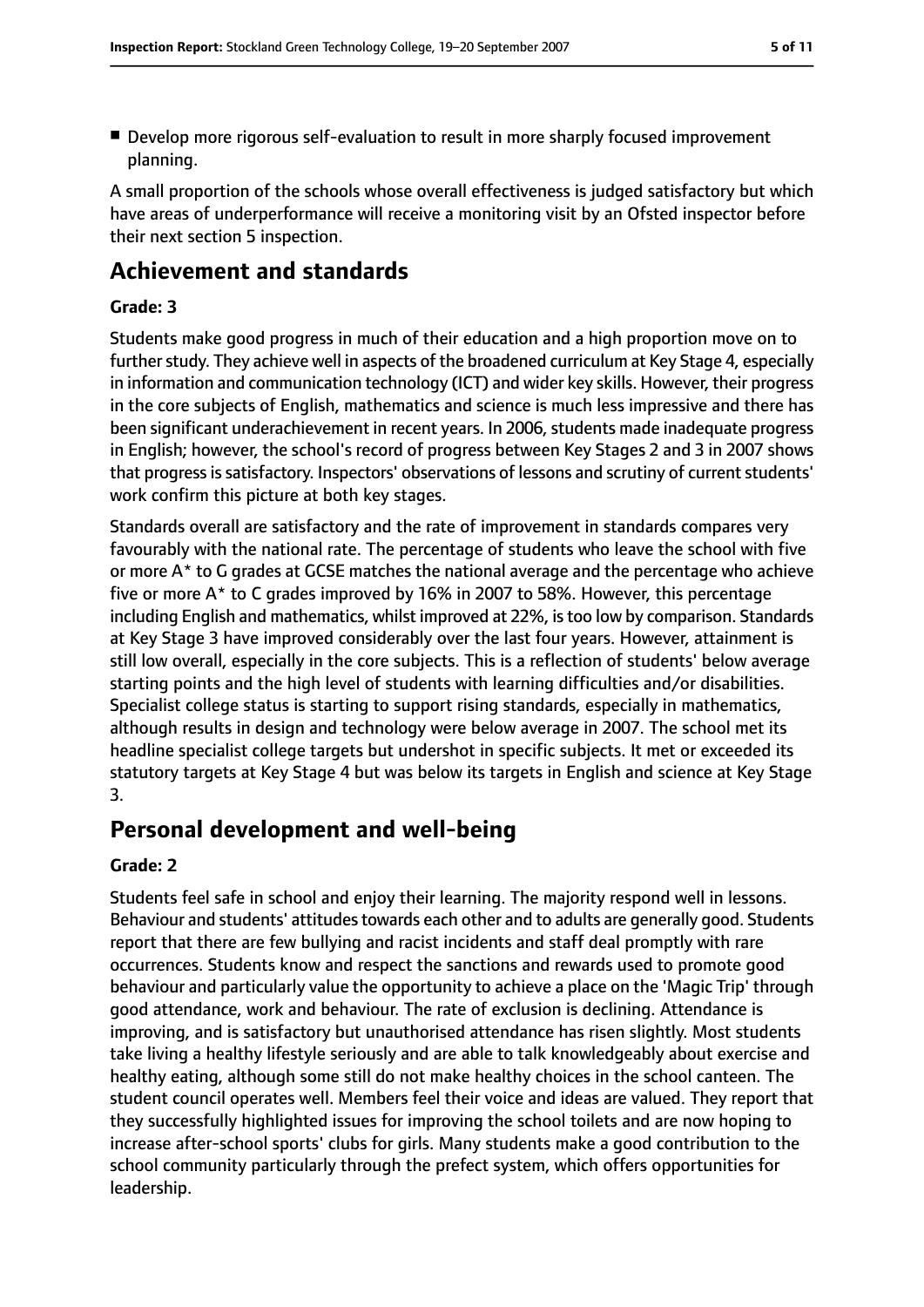Students are rightly proud of their wide-ranging work in the wider community, including raising considerable amounts of money for local and national charities. Provision for moral, social and cultural development through the personal, social and health education programme and assemblies is good although the spiritual element is insufficiently prominent across the school. The school has made efforts to improve attendance and figures are now close to the national average.

# **Quality of provision**

## **Teaching and learning**

#### **Grade: 3**

Teaching is broadly satisfactory, with some good features. Teachers manage behaviour well and there is very little disruption in lessons. Many lessons involve a high level of practical involvement on which students thrive. They enjoy challenge and variety, evident in a growing number of good lessons. However, a minority of lessons are too directed by the teacher and uninspiring, with insufficient focus on learning. In these lessons, students quickly lose interest and stop learning, and teachers do not always take prompt or sufficient remedial action. The majority of teachers plan carefully and are becoming more confident in using a wider range of methods and resources. Plans for teachers to undertake peer observations, although at an early stage, are already helping to support this development.

The weaknesses in assessment identified during the last inspection have been resolved and there is a much greater focus on using assessment to promote learning. Marking and feedback are becoming more consistent in helping students to improve and a recent review of homework arrangements, combined with closer monitoring, has resulted in much needed changes to the approach. Students mostly know the level at which they are working but there is some inconsistency in teachers' assessment of this, which is sometimes overgenerous.

## **Curriculum and other activities**

#### **Grade: 2**

Effective and creative curriculum development meets the needs and aspirations of the majority of students. In particular, options at Key Stage 4, especially in ICT, physical education and wider key skills, promote achievement and enable a high level of progression into further education. Gaining specialist college status has been a key driver in this development, especially within design and technology, and through the effective external partnerships that are in place. Embedding of literacy, especially reading and extended writing, in the curriculum is underdeveloped. Extra-curricular activities are broad in range and much enjoyed by students. Musical and creative arts activities promote and support students' cultural development well.

#### **Care, guidance and support**

#### **Grade: 2**

The school takes good care of its students, who know there is a full range of support systems and a dedicated staff team in place to help with personal or academic problems. The procedures to safeguard students are robust; recruitment strategies are secure, risk assessments are thorough and all staff are trained in child protection procedures. Staff know their students well and are sensitive to their needs. Sound systems are in place to assess how well students are progressing, including a rigorous programme of baseline assessment on entry to the school. However, the academic guidance and targets that result from this are not yet sharp enough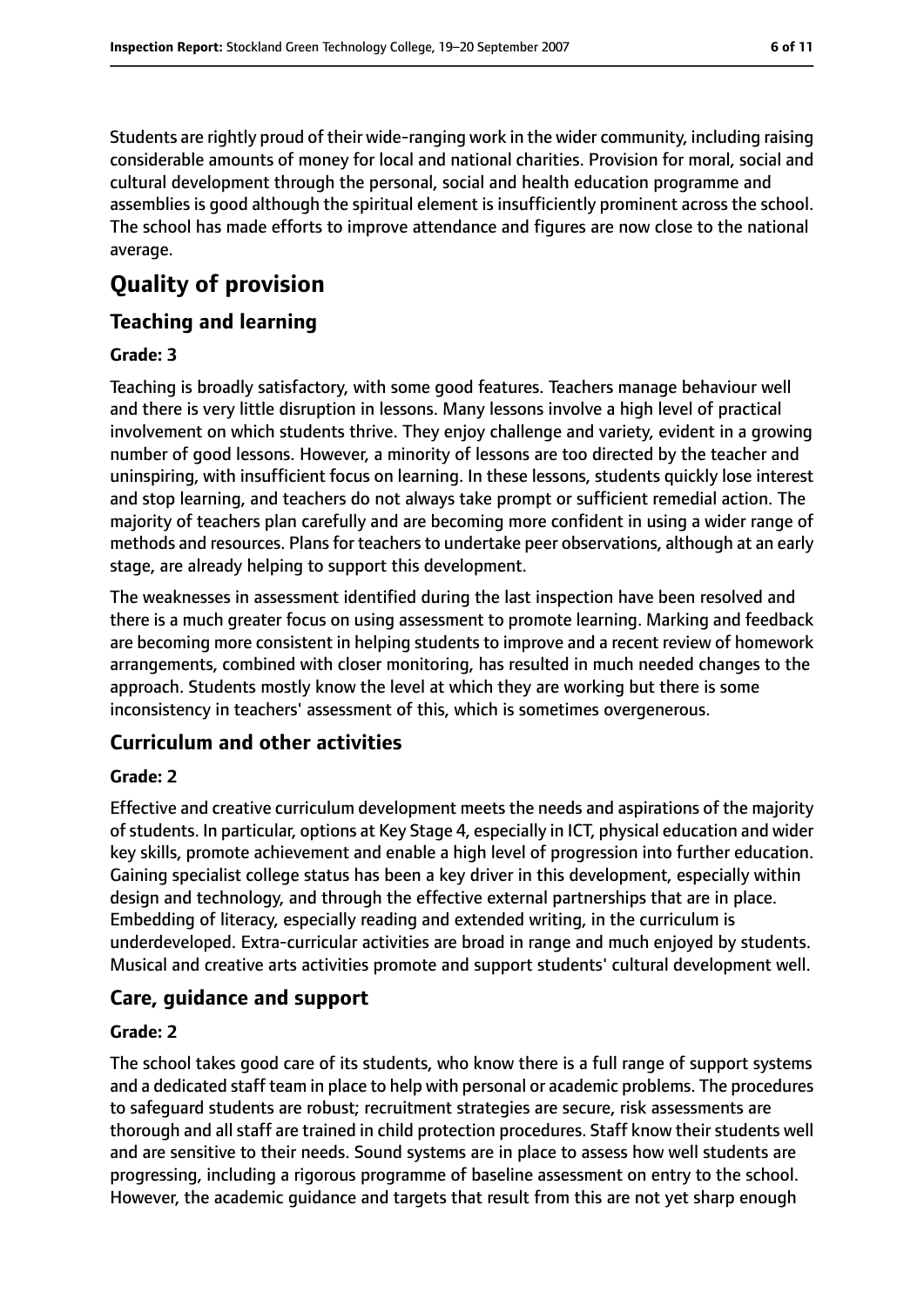and not all students know exactly what they need to do to make progress. Students with learning difficulties and/or disabilities and children in care receive particularly good support from the whole school community and consequently make at least satisfactory progress. Students in Year 10 value the opportunity to take part in work experience and talk enthusiastically about this experience. A very high proportion of Year 11 students continue on to the next stage of education and this is largely due to the guidance they receive in school to prepare them for their future life.

# **Leadership and management**

#### **Grade: 3**

Since the last inspection, senior managers, ably led by the headteacher, have ensured consistent and continuing improvement in achievement, albeit from a low base. In particular, they have brought about substantial and effective changes to the curriculum, including gaining specialist college status, with real benefits for students. However, action to improve underachievement in the core subjects has been less successful. Performance in mathematics has improved, but there are only small signs of improvement in English.

Managers and governors know the school well and have a clear picture of where its strengths and weaknesses lie. However, self-evaluation makes insufficient use of subject reviews and does not use a wide enough evidence base. As a result, it lacks depth in analysis and evaluation and over grades several aspects of the school's work. Improvement plans do not have a sharp enough focus on the key priorities, with insufficient linkage to self-evaluation.

The role of middle managers is now stronger and most have benefited from training to support their role. They now meet regularly and are starting to share good practice. Senior managers act effectively as 'critical friends'. Target setting has high priority across the school but there remains a lack of clarity and coherence in the rationale and approach used. Whilst the use of lesson observations to ensure well established performance management procedures are effective, this activity is not used effectively to provide secure evidence of the quality of learning. The effectiveness of subject leadership varies, with strengths in the humanities and ICT, but weaknesses in English. The governing body is stable and committed, and has a clear and effective committee structure. The school makes best use of its tired and cramped resources, which have significant shortcomings and are in need of improvement. It provides good value for money through careful deployment of staff and resources, which have resulted in much improved overall outcomes for its students.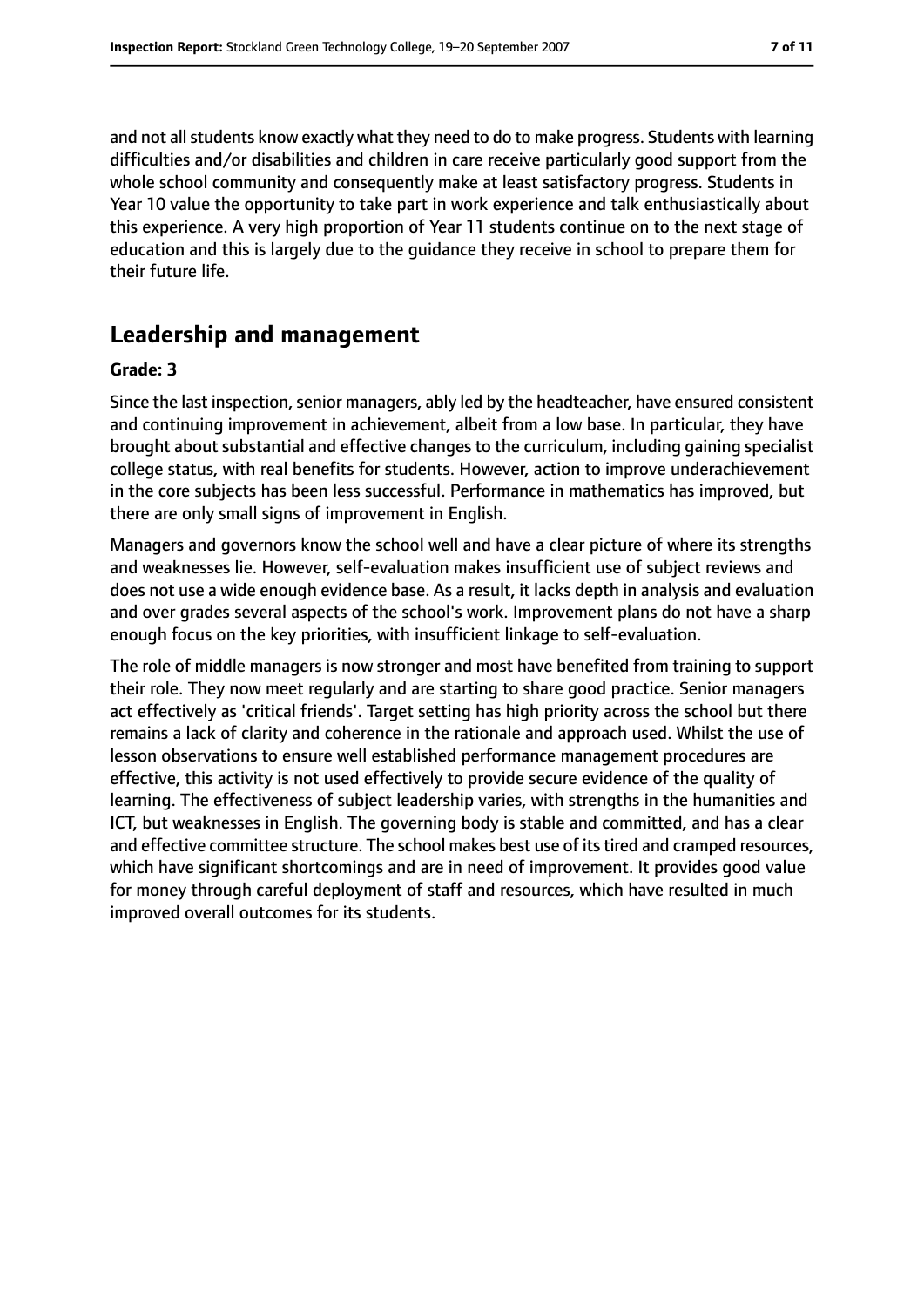**Any complaints about the inspection or the report should be made following the procedures set out in the guidance 'Complaints about school inspection', which is available from Ofsted's website: www.ofsted.gov.uk.**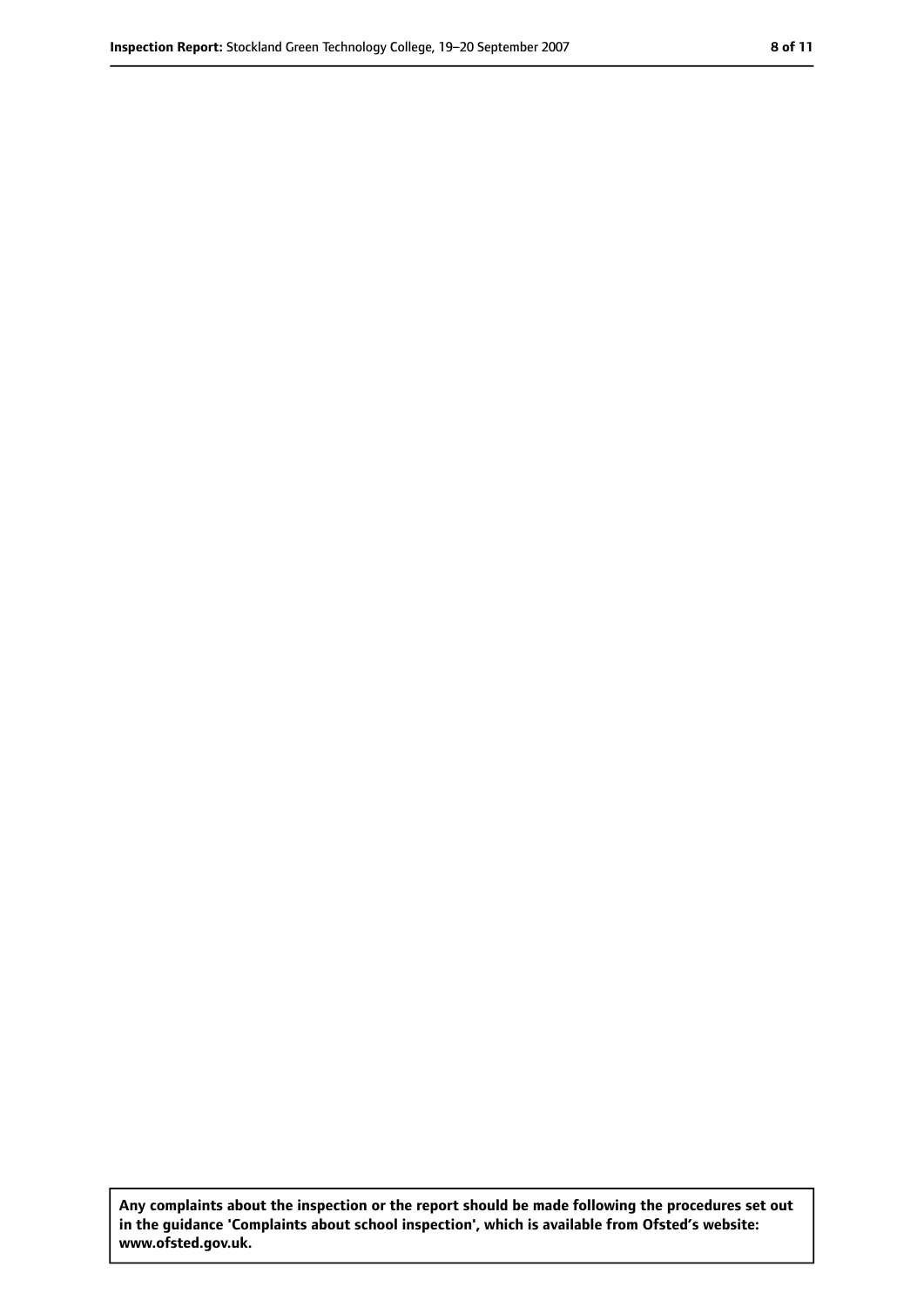# **Inspection judgements**

| $^{\backprime}$ Key to judgements: grade 1 is outstanding, grade 2 good, grade 3 satisfactory, and | School         |
|----------------------------------------------------------------------------------------------------|----------------|
| arade 4 inadequate                                                                                 | <b>Overall</b> |

# **Overall effectiveness**

| How effective, efficient and inclusive is the provision of education, integrated<br>care and any extended services in meeting the needs of learners? |     |
|------------------------------------------------------------------------------------------------------------------------------------------------------|-----|
| Effective steps have been taken to promote improvement since the last<br>inspection                                                                  | Yes |
| How well does the school work in partnership with others to promote learners'<br>well-being?                                                         |     |
| The capacity to make any necessary improvements                                                                                                      |     |

## **Achievement and standards**

| How well do learners achieve?                                                                               |  |
|-------------------------------------------------------------------------------------------------------------|--|
| The standards <sup>1</sup> reached by learners                                                              |  |
| How well learners make progress, taking account of any significant variations between<br>groups of learners |  |
| How well learners with learning difficulties and disabilities make progress                                 |  |

# **Personal development and well-being**

| How good is the overall personal development and well-being of the<br>learners?                                  |  |
|------------------------------------------------------------------------------------------------------------------|--|
| The extent of learners' spiritual, moral, social and cultural development                                        |  |
| The extent to which learners adopt healthy lifestyles                                                            |  |
| The extent to which learners adopt safe practices                                                                |  |
| How well learners enjoy their education                                                                          |  |
| The attendance of learners                                                                                       |  |
| The behaviour of learners                                                                                        |  |
| The extent to which learners make a positive contribution to the community                                       |  |
| How well learners develop workplace and other skills that will contribute to<br>their future economic well-being |  |

## **The quality of provision**

| How effective are teaching and learning in meeting the full range of the<br>learners' needs?          |  |
|-------------------------------------------------------------------------------------------------------|--|
| How well do the curriculum and other activities meet the range of needs<br>and interests of learners? |  |
| How well are learners cared for, guided and supported?                                                |  |

#### **Annex A**

 $^1$  Grade 1 - Exceptionally and consistently high; Grade 2 - Generally above average with none significantly below average; Grade 3 - Broadly average to below average; Grade 4 - Exceptionally low.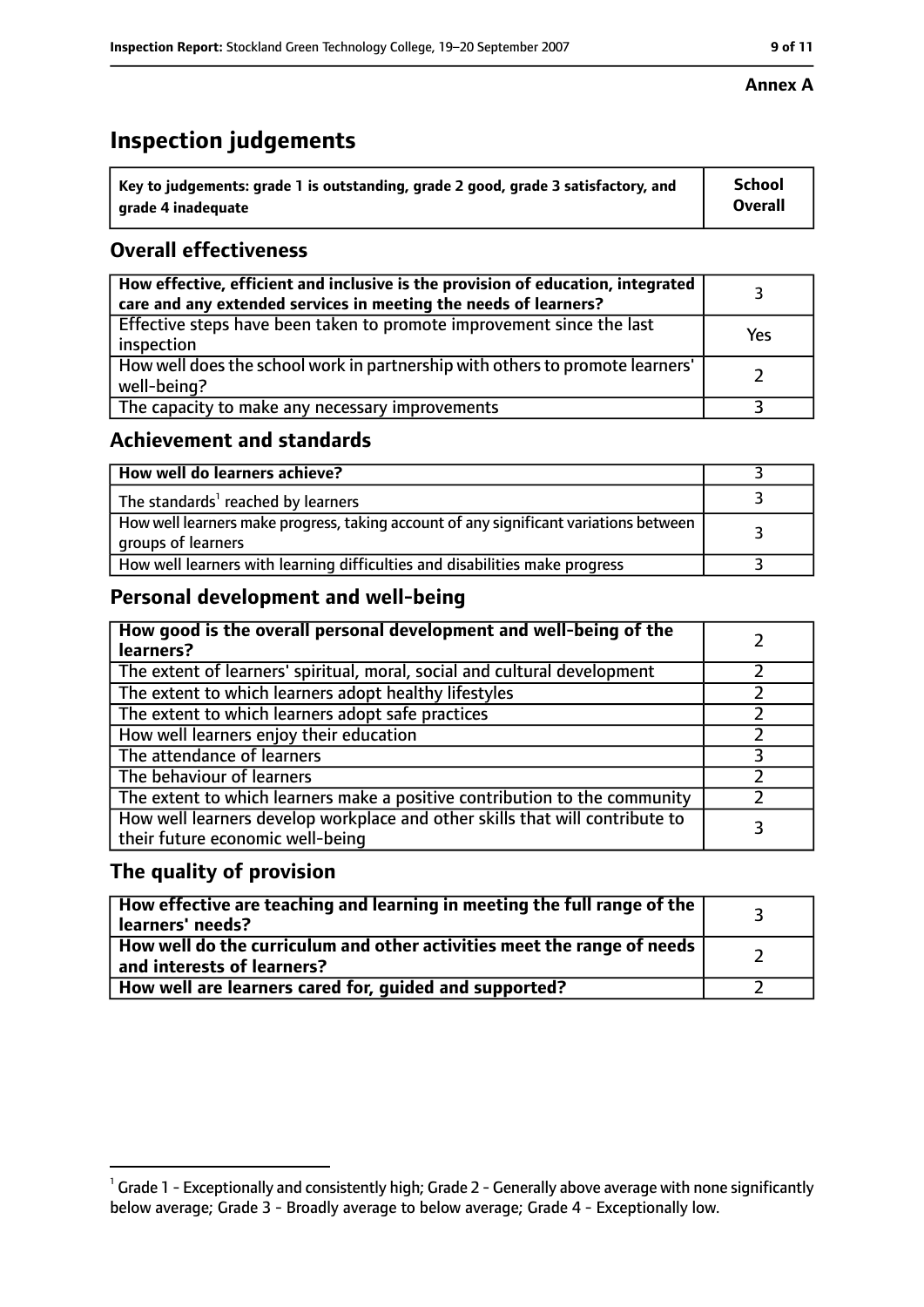#### **Annex A**

# **Leadership and management**

| How effective are leadership and management in raising achievement<br>and supporting all learners?                                              |     |
|-------------------------------------------------------------------------------------------------------------------------------------------------|-----|
| How effectively leaders and managers at all levels set clear direction leading<br>to improvement and promote high quality of care and education |     |
| How effectively leaders and managers use challenging targets to raise standards                                                                 | 3   |
| The effectiveness of the school's self-evaluation                                                                                               |     |
| How well equality of opportunity is promoted and discrimination tackled so<br>that all learners achieve as well as they can                     |     |
| How effectively and efficiently resources, including staff, are deployed to<br>achieve value for money                                          |     |
| The extent to which governors and other supervisory boards discharge their<br>responsibilities                                                  |     |
| Do procedures for safequarding learners meet current government<br>requirements?                                                                | Yes |
| Does this school require special measures?                                                                                                      | No  |
| Does this school require a notice to improve?                                                                                                   | No  |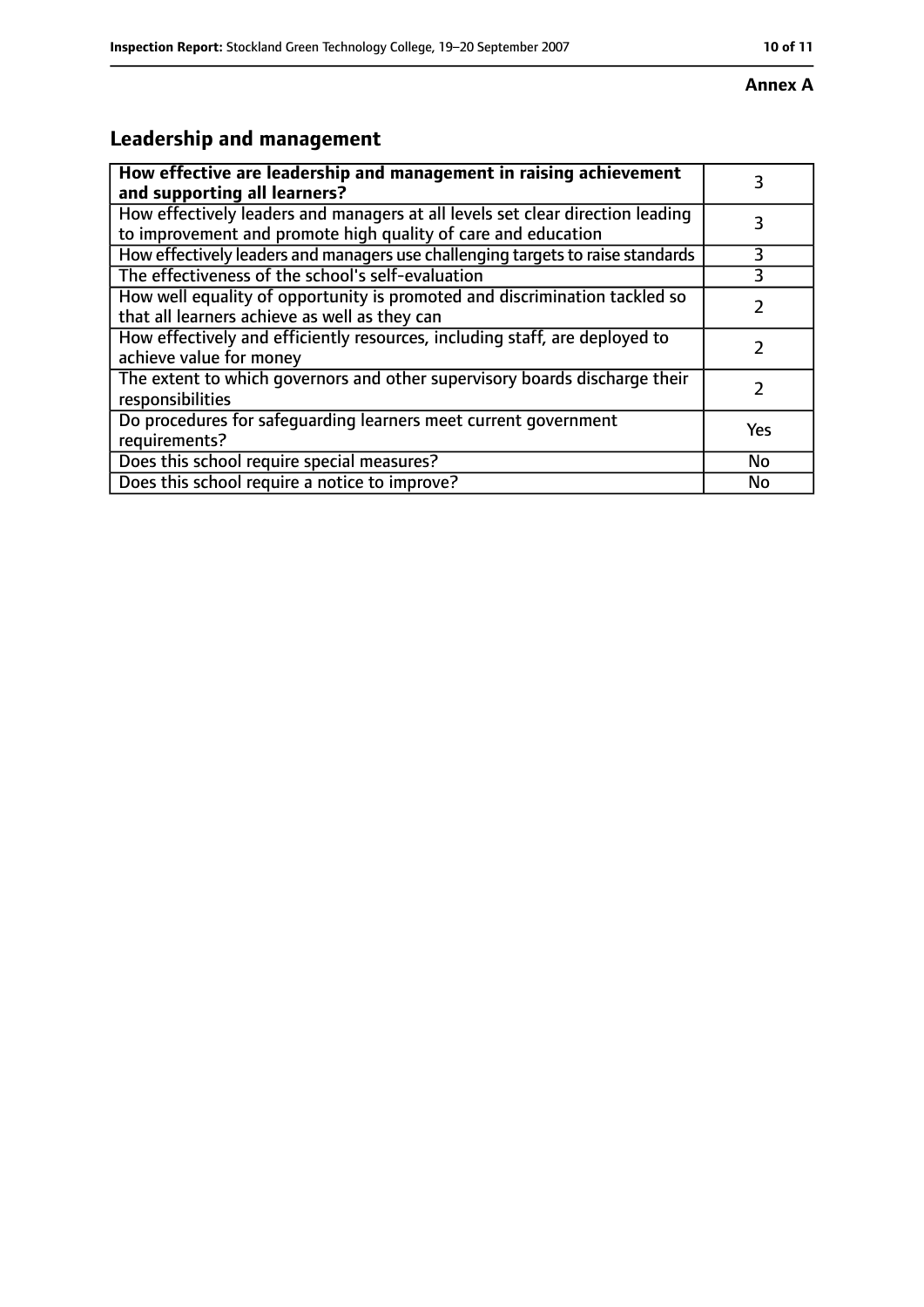#### **Annex B**

# **Text from letter to pupils explaining the findings of the inspection**

#### Dear Students

Inspection of Stockland Green Technology College, Birmingham B23 7JH

As you will know, your school was recently inspected. This letter is to inform you of the findings of the inspection team and to thank you for your contribution to the inspection. We enjoyed meeting you and found your comments and observations to be most helpful to the inspection.

We judge your school to be satisfactory and improving. The results you gain in external tests and the progress you make at school are satisfactory. You achieve well in some subjects, especially ICT, and a high number of you progress to further education, which is commendable. However, the results you gain in mathematics, science and especially English are too low and we have asked your teachers to improve this by focusing very closely on these subjects. The teaching you receive is satisfactory, with good features. We have asked your school to do more to make these good features more widespread in all your lessons. You told us of the high level of care and support you receive and we agree that this is good. Your personal and social development is good and you are developing a sound set of moral and cultural values. You showed us that you have good knowledge about the need for safety awareness and a healthy lifestyle, especially through physical education at Key Stage 4.

The leadership and management of your school are satisfactory and staff are committed to improving your future life chances. However, a few aspects of their evaluation of the school's work and planning for future improvement are not quite sharply focused or rigorous enough and we have asked staff to improve this. Teachers know you well and relationships are good and productive. Your behaviour is generally good and you show respect for each other, staff and visitors. Keep this up, as poor behaviour prevents your teachers and others from helping you to succeed. Attendance at school is only satisfactory with some unauthorised absence, which should not happen. This is despite the best efforts of the school, and I hope that you will all play your part in improving this position. The school's role in the community is an important one and Mr Arnott and his team work very hard to keep in touch with community activities. You play your part well in this. We were impressed with the level of charitable work you do, and the money you raise, especially for a small school. Well done!

Yours sincerely Philippa Francis Her Majesty's Inspector